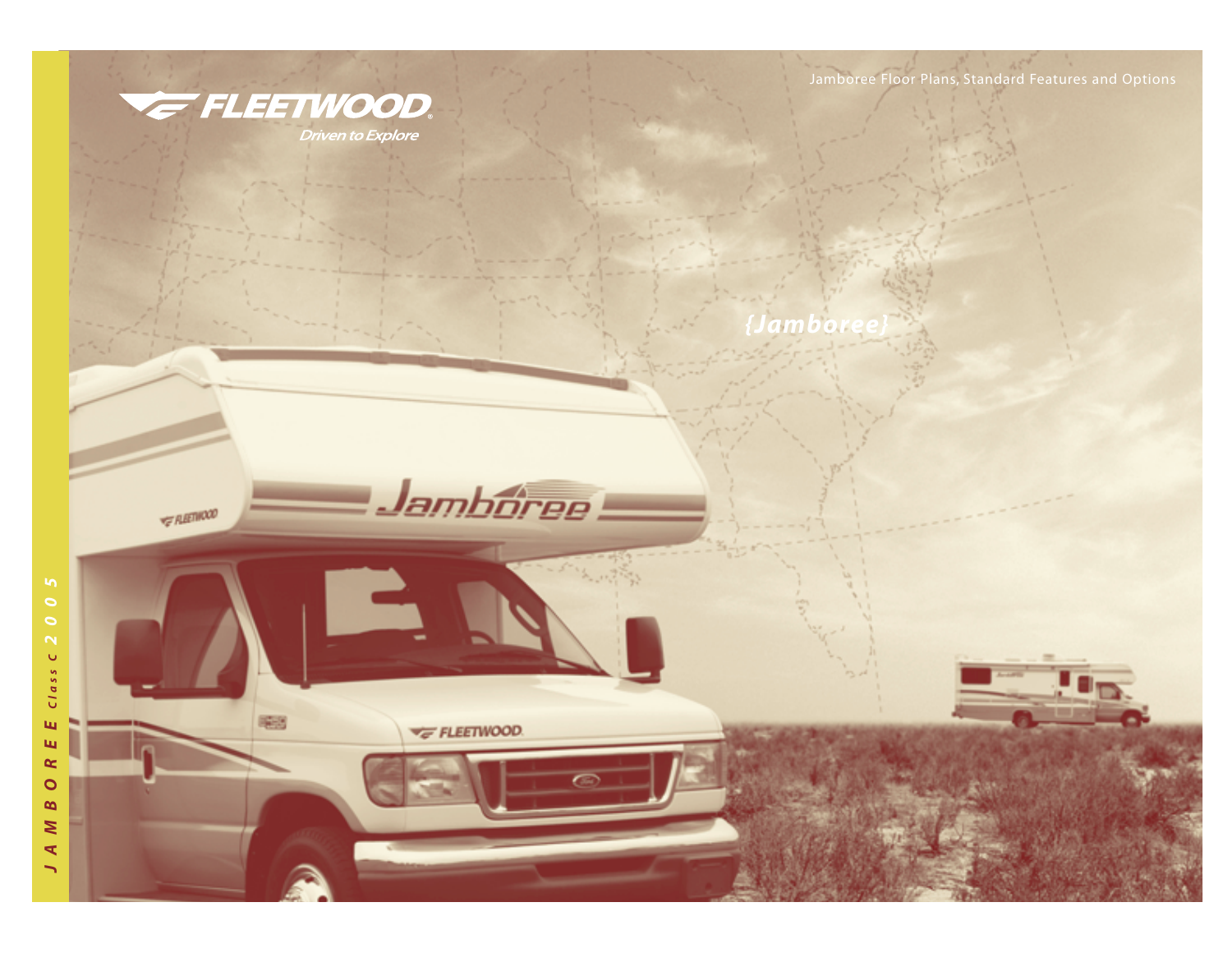Jamboree









STORAGE

MEDIA<br>CENTER

 $\mathbf{v}$ 

OPT. 086<br>ENTERTAINMENT CENTER



**29V** Sleeps 6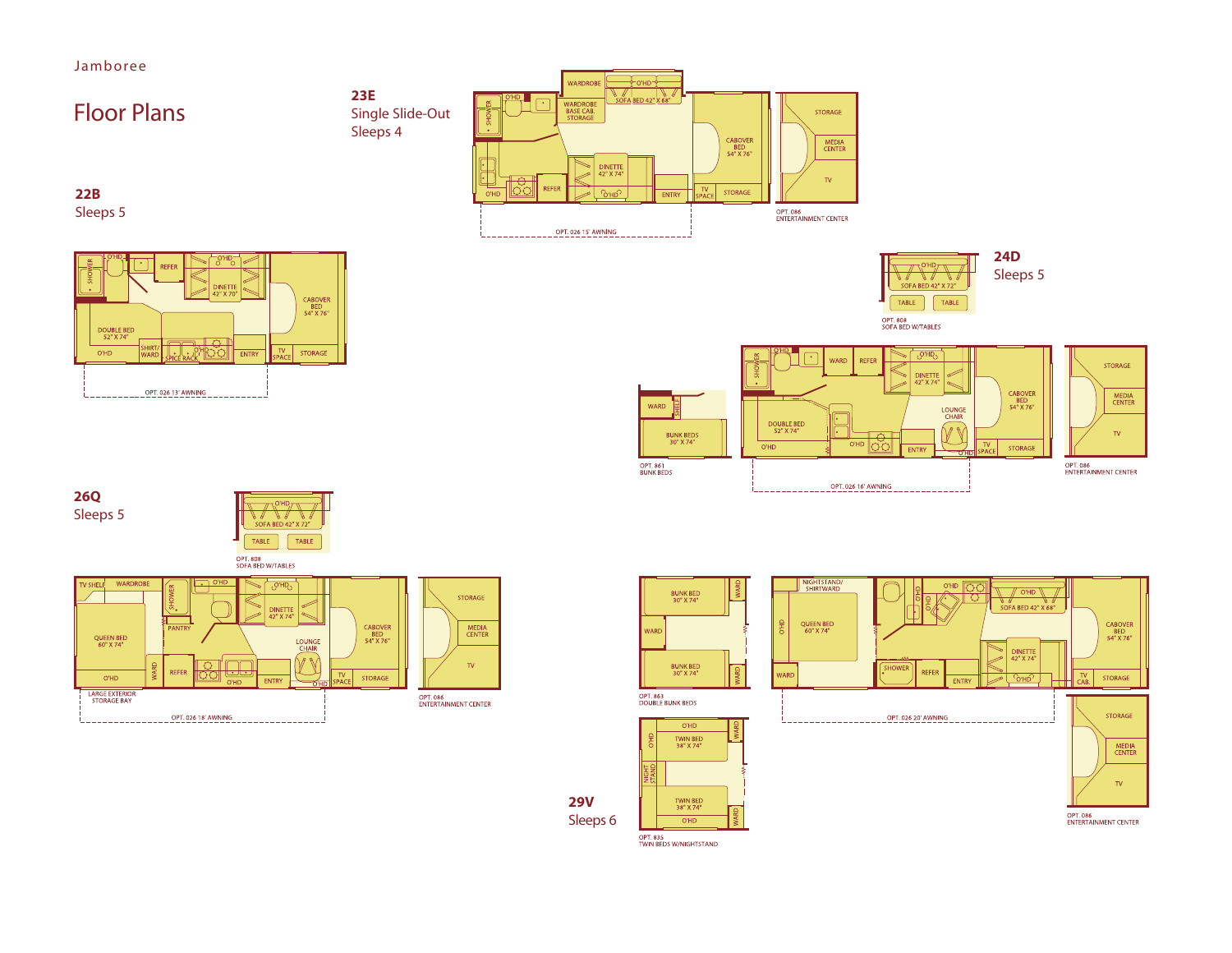



### **31M** Double Slide-Out

Sleeps 5



Seatbelt configuration may vary depending on options chosen. Sleeping capacity based on standard layout. Optional furniture may increase or decrease sleeping capacity.



## Setting the Standard in Motor Home Quality.

Fleetwood® prototypes are exposed to thousands of miles of durability testing. Those components that don't survive are redesigned until they do. This sets our standard in safety and durability.

**<sup>1</sup> Fleetwood's Tuff-Ply roofing technology is one of the most durable roofing materials on the market and also resists radiation by reflecting sunlight (reduces chalking).** White roof material minimizes heat build-up, keeping the temperature cool and comfortable.

**2 Reliable TuffPEX® plumbing runs throughout each vehicle creating a durable seal on all internal tubing. TuffPEX® assures water flow and functions in the coldest of temperatures.** The TuffPEX® system is an industry leader in quality plumbing.

**3 For each outer wall, Fleetwood uses one seamless, solid piece of its exclusive Tuff-Coat® fiberglass composite. It resists UV rays, cracks and impacts.** Our products look newer longer and that's a big plus at resale time.

**4 To assure a strong, weather-resistant structure, Fleetwood Vacu-bonds® all sidewalls, floors and ceilings to a durable aluminum or steel frame.** The Vacu-bond® process is unmatched by many competitors.

**5 High Density block foam insulation is precisely cut to fit between framing members.** This insures maximum insulation throughout the vehicle.

*Drawings are for illustrative purpose only to highlight aspects of motor home construction. Actual motor home design depends on model and is subject to change.*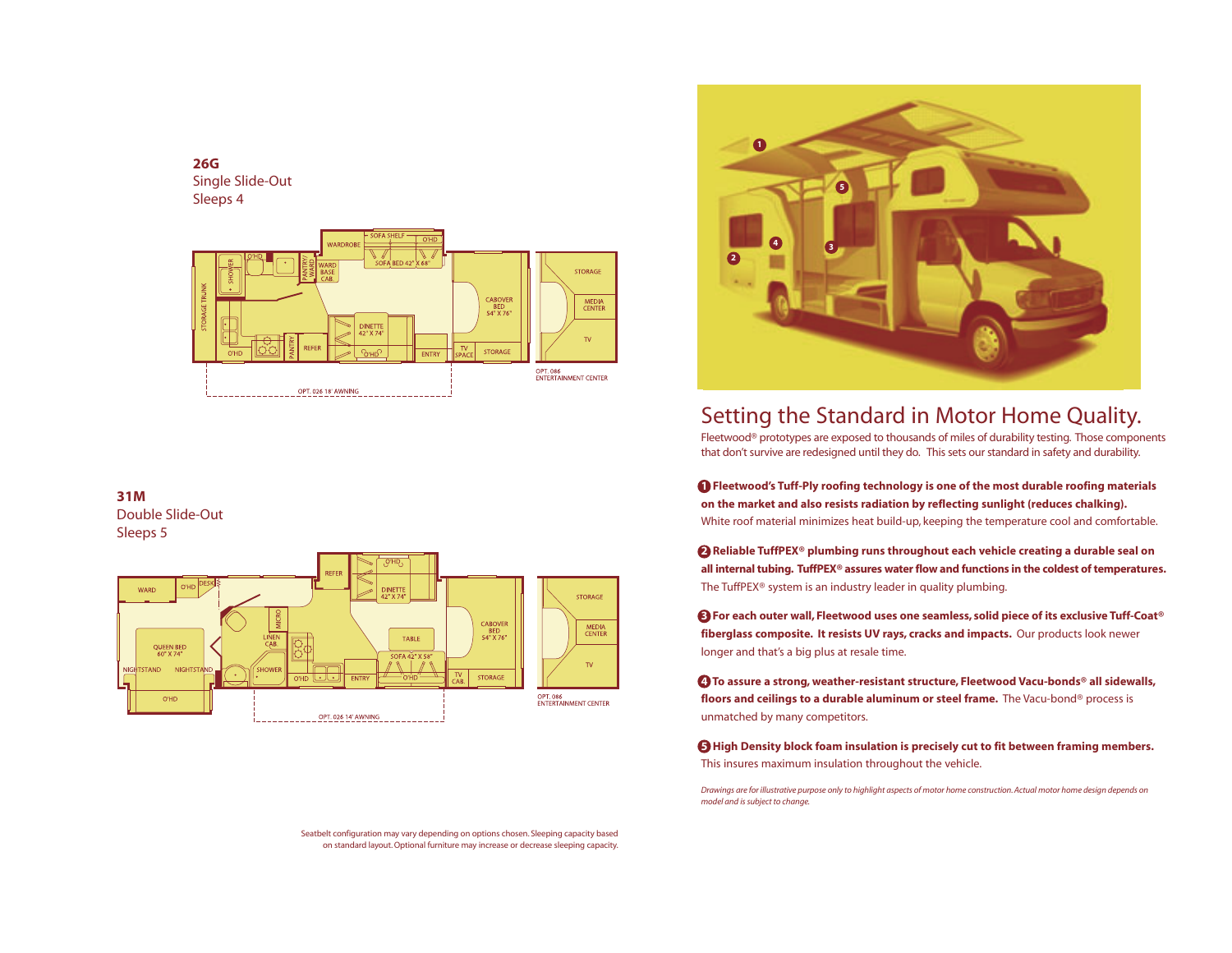# Standard Features

| Interior                                                                                                                                                                                                                                                                                                                                                         |                                                                                                                                                                                                                                                                                                                                                                                                                                                                                       |                                                                                                                                                                                                                                                                                                                                                                                                                                                                                         | Exterior                                                                                                                                                                                                                                                                                                                             |                                                                                                                                                                                                                       |                                                                                                                                                                                      |  |
|------------------------------------------------------------------------------------------------------------------------------------------------------------------------------------------------------------------------------------------------------------------------------------------------------------------------------------------------------------------|---------------------------------------------------------------------------------------------------------------------------------------------------------------------------------------------------------------------------------------------------------------------------------------------------------------------------------------------------------------------------------------------------------------------------------------------------------------------------------------|-----------------------------------------------------------------------------------------------------------------------------------------------------------------------------------------------------------------------------------------------------------------------------------------------------------------------------------------------------------------------------------------------------------------------------------------------------------------------------------------|--------------------------------------------------------------------------------------------------------------------------------------------------------------------------------------------------------------------------------------------------------------------------------------------------------------------------------------|-----------------------------------------------------------------------------------------------------------------------------------------------------------------------------------------------------------------------|--------------------------------------------------------------------------------------------------------------------------------------------------------------------------------------|--|
| <b>THROUGHOUT</b><br><b>. Quality Constructed Furniture</b><br>by Flexsteel <sup>®*</sup><br>• Deluxe Ball Bearing, Full Extension<br><b>Drawer Guides*</b>                                                                                                                                                                                                      | • 15.000 BTU/Ducted Air<br>Conditioner (29V & 31M)<br>• Water Pump Controller, On/Off<br>Switches at Galley, Lavy &<br>Optional Exterior Wash Unit<br>• 25,000 BTU Furnace, Auto-Ignition,<br>Ducted, Wall Mtd. Thermostat<br>(22B, 23E & 24D)<br>· 30,000 BTU Furnace, Auto-Ignition,<br>Ducted, Wall Mtd. Thermostat<br>(26Q, 26G & 29V)<br>• Auxiliary Battery, Disconnect<br><b>Switch on Monitor Panel</b><br>• Large Entry Assist Handle<br>· GFI Circuit Protection in Galley, | • Monitor Panel: Auxiliary & Chassis<br><b>Battery Condition Check, Holding</b><br>Tank Levels, Fresh Water Tank Level,<br>LP Gas Tank Level, All Level Readings<br>in 1/4 Increments, Direct Spark Ignition<br>Water Heater Switch w/Lighted<br>Indicator, Water Pump Switch w/On<br>Indicator Light, Battery Disconnect<br>Switch, Generator Start/Stop Switch<br>& Hour Meter<br>• LPG Detector/Alarm<br>• Smoke Detector/Alarm<br>• CO Detector/Alarm<br>• 10 ABC Fire Extinguisher | <b>THROUGHOUT</b><br><b>• Outstanding Exterior Graphics</b><br>and Styling*<br><b>. One Piece Crowned Roof</b><br>w/Tuff-Ply Covering*                                                                                                                                                                                               | • High-Gloss Tuff-Coat <sup>®</sup> Smooth<br><b>Fiberglass Exterior*</b><br>• Onan <sup>®</sup> 4.0kW Microquiet<br>Generator 2.8 kW* (22B)                                                                          | • Water Tank Drain<br>• City Water Hook-Up<br>• Sewer Hose Compartment Located<br><b>Near Holding Tank Dump Valves</b>                                                               |  |
| • Carpet w/Pad & Vinyl Flooring in<br><b>Galley &amp; Lavy</b><br>• Mortise & Tenon Doors<br>w/Hardwood Frames<br>• 6 Gallon Water Heater, Electronic<br>Ignition, LP Gas<br>· Water Heater Bypass Valve-<br><b>Fresh Water System Winterization</b><br>• 13,500 BTU/ Ducted Air Conditioner<br>(22B, 23E, 24D, 26G & 26Q)<br>• 12V Water Pump, Demand Operation |                                                                                                                                                                                                                                                                                                                                                                                                                                                                                       |                                                                                                                                                                                                                                                                                                                                                                                                                                                                                         | <b>AUTOMOTIVE</b><br>• Ford® E450 Chassis, 6.8L Triton™<br>V10 w/305 HP, Dual Airbags, 4W<br><b>Anti-Lock Brakes, Automatic 5-</b><br><b>Speed Transmission w/Overdrive*</b><br>• Chevy® Express Chassis, 6.0L<br>Vortec V8 w/300 HP, Dual<br>Airbags, 4W Anti-Lock Brakes,<br><b>Automatic 4-Speed Transmission</b><br>w/Overdrive* | • 7-Pin Hitch Plug <sup>+</sup><br>• AC/DC Load Center w/12V<br><b>Converter/Battery Charger</b><br>• 12V Auxiliary Battery<br>• Stainless Steel Wheel Liners<br>• Auxiliary Emergency Start Assist<br>Switch on Dash | <sup>†</sup> The chassis manufacturer recommends the<br>installation of a supplemental brake control<br>system to activate the brakes on the vehicle<br>or trailer you are towing.   |  |
| · Windsor Birch Woodgrain Cabinetry<br><b>DRIVER CONVENIENCE</b><br>. In Dash AM/FM Radio w/CD/<br>Cassette Player *(Ford®)<br>• In Dash AM/FM Radio                                                                                                                                                                                                             | Lavy, Patio Receptacles<br>• Flexsteel <sup>®</sup> Adjustable/Reclining<br>Bucket Seats w/Armrest (Ford®)<br>• Driver/Passenger Airbag                                                                                                                                                                                                                                                                                                                                               | • Chassis Supplied: Heating & Air<br>Conditioning, Cigarette Lighter/<br>12V Power Supply, Intermittent                                                                                                                                                                                                                                                                                                                                                                                 | <b>SAFETY/CONVENIENCE</b><br><b>• High Mounted Large Taillights*</b><br>• Radius Tinted Windows*<br>· 30-Amp, 30' Long Shore-Line Power<br>Cord, Compartment Storage                                                                                                                                                                 | • Breakaway Side Mirrors<br>• Entry Door w/Screen Door &<br><b>Deadbolt Lock</b><br>• Rear Ladder                                                                                                                     | • AC Duplex GFI Receptacle on<br>Patio Side<br>• Amber Porch Light w/Interior Switch                                                                                                 |  |
| w/CD Player* (Chevy®)<br>· 3-Point Seat Belts: Driver<br>and Passenger Bucket Seats*<br>• Cabover Bunk Ladder (Supplied<br>w/Cabover Bunk Arrangement)                                                                                                                                                                                                           | <b>Supplemental Restraint System</b><br>• 4 Speakers, (2 in Cab Doors,<br>2 Ceiling Mounted)<br>• Power Windows & Door Locks                                                                                                                                                                                                                                                                                                                                                          | Windshield Wipers, Power Steering<br>w/Tilt Wheel, Cruise Control,<br>Sunvisors (2), Dome Light, Beverage<br>Cup-Holders, Map Pocket                                                                                                                                                                                                                                                                                                                                                    | <b>STORAGE</b><br>• Large, Multi-Door Storage Bay<br><b>Compartment Access w/Smaller</b><br><b>Storage Wells for Convenient</b><br><b>Cargo Organization, Strut</b>                                                                                                                                                                  | • Molded Cross-Link Polyethylene<br><b>Battery Compartment Container &amp;</b><br><b>Lid Easy Access for Battery</b><br><b>Maintenance &amp; Electrical</b>                                                           | • Insulated Locking Luggage Doors<br>w/Thumb Latch                                                                                                                                   |  |
| <b>LIVING ROOM</b><br>• Sofabed w/Armrests & Snack<br>Tray/Convertible for Sleeping*<br>(23E, 26G & 29V)<br>• Day/Night Pleated Shades*<br>• 54" X 76" Cabover Bed with<br><b>Patented Slider Bunk Operation,</b><br><b>Privacy Curtain, Roof Vent &amp;</b>                                                                                                     | <b>• Large Viewing Window at Dinette*</b><br>• Dinette, Convertible for Sleeping*<br>• Lap Belts at Selected Living Area<br><b>Seating Positions</b><br>• Dinette/Refrigerator Slide-Out<br>w/Debris Awning (31M)<br>•2 Cup-Holders in Dinette                                                                                                                                                                                                                                        | •Telephone/Modem Jack<br>w/Exterior Jack Input<br>• Ceiling Lights w/Wall Switches<br>at Entry & Lavy<br>· Wardrobe/Sofa Slide-Out w/Debris<br>Awning (23E & 26G)<br>· Swivel Base Lounge Chair w/Dual                                                                                                                                                                                                                                                                                  | <b>Assisted Doors* (26Q)</b><br><b>BODY STRUCTURE</b><br>• Vacu-bond® Hull<br><b>Lamination Process*</b><br>. Side-Walls Framed with 11/2"<br><b>Aluminum Tubing</b><br>• Steel Powder-Coated Bumper                                                                                                                                 | <b>Components Check</b><br>• 26" Radius Entry Door<br>• Corrosion Resistant Aluminum<br><b>Tube Hull Framing</b><br>• Powder Coated, Steel<br><b>Running Boards</b>                                                   | • Molded Rear Wheel Trim Flares<br>• Molded Front Transition Trim<br>• Molded Rear Wall/Ceiling<br><b>Transition Trim</b>                                                            |  |
| <b>Sliding Side Windows*</b><br><b>GALLEY</b><br>• Drawer Boxes w/Real Wood<br><b>Construction*</b>                                                                                                                                                                                                                                                              | • Residential Size Double Sink Bowl<br>• Dometic <sup>®</sup> 6 cu.ft.                                                                                                                                                                                                                                                                                                                                                                                                                | Lock Position (24D & 26Q)<br>• Rangehood w/Light & Fan<br>• 1.0 cu. ft. Microwave Oven                                                                                                                                                                                                                                                                                                                                                                                                  | <b>Fleetwood Exclusives</b><br>• Vacu-Bond® Walls w/Smooth<br><b>High-Gloss Exterior</b><br><b>Tuff-Coat<sup>®</sup> Fiberglass*</b>                                                                                                                                                                                                 | · Tuff-Ply UV-Resistant Heat/Cold<br><b>Insulated Roofing Technology*</b><br>• Vacu-Bond® Floor*                                                                                                                      | • Complete TuffPEX® Plumbing<br>System*                                                                                                                                              |  |
| · Kitchen Convenience Package:<br><b>Spice Rack, Knife Holder, Paper</b><br><b>Towel Holder, Sink Cover/Cutting</b><br><b>Board, Silverware Drawer*</b>                                                                                                                                                                                                          | Refrigerator/Freezer<br>• 3-Burner Range w/High-<br>Output/Piezo Ignitor & Oven<br>• Single Lever Control Faucet                                                                                                                                                                                                                                                                                                                                                                      | w/Touch Panel<br>• Flip-Top Extension<br>(N/A on 23E or 26G)<br>• Decorative Wall Border                                                                                                                                                                                                                                                                                                                                                                                                | <b>Options</b><br><b>EXTERIOR</b>                                                                                                                                                                                                                                                                                                    |                                                                                                                                                                                                                       | <b>GALLEY</b><br>• Water Filtration System<br><b>BEDROOM</b><br>• Convertible Sofa w/Table<br>(24D & 26Q)<br>• Twin Beds (29V)<br>• Bunk Beds w/Cushions (24D)<br>• Double Bunk Beds |  |
| <b>BEDROOM</b><br>• Night Pleated Shades*<br>(N/A on 23E or 26G)<br>• Innerspring Mattress*<br>(N/A on 23E or 26G)<br>• Roof Vent *(N/A 23E or 26G)                                                                                                                                                                                                              | • TV Shelf w/12V & Cable Jacks, AC<br>Receptacle* (24D, 26Q and 29V)<br>• Oueen Bed (260, 29V & 31M)<br>• Adjustable Reading Lights<br>(N/A 23E or 26G)                                                                                                                                                                                                                                                                                                                               | • Double Bed (22B & 24D)<br>• Bedspread w/Pillow Shams<br>(N/A on 23E or 26G)                                                                                                                                                                                                                                                                                                                                                                                                           | <b>· Exterior Entertainment Center</b><br>w/AM/FM/CD Player and<br><b>Auxiliary Speaker, Coax Cable</b><br>& 12V/110 Receptacles<br>• Patio Awning Cover<br>• Dual-Pane Windows (N/A<br>w/Options 086, 808 or 861)                                                                                                                   | . Wash Unit w/Dual Control Faucet.<br>Flexible Shower Hose & Water<br>Pump On/Off Switch<br>• Holding Tank Heater<br><b>LIVING ROOM</b><br>• 20" Color TV w/Remote                                                    |                                                                                                                                                                                      |  |
| <b>BATHROOM</b><br>• Skylight/Roof Vent w/12V Fan*<br>· Bath Door w/Residential Passage<br><b>Lock and Towel Bars*</b><br>• Molded ABS Shower/Tub                                                                                                                                                                                                                | • Shower Head w/Flexible<br>· Medicine Cabinet w/Wood<br><b>Hose Extension</b><br>Construction<br>• Rectangular Sink w/Dual<br>• Marine Style Toilet w/Tissue<br><b>Control Faucet</b><br><b>Roll Holder</b>                                                                                                                                                                                                                                                                          |                                                                                                                                                                                                                                                                                                                                                                                                                                                                                         | • Power/Heated Side Mirrors<br>• Dual 6V Deep Cycle<br><b>Auxiliary Batteries</b><br>• Electric Power Entry Step                                                                                                                                                                                                                     | & DVD/VCR Combo<br>• Cabover Entertainment System:<br>27" TV, Hi-Fi VCR/DVD Combo<br>& Media Storage Center                                                                                                           | w/Cushions (29V)<br><b>THROUGHOUT</b><br>• Full Size Spare Tire w/ Carrier<br>• 15,000 BTU A/C with Heat Pump<br>(N/A on 22B)                                                        |  |

**\* Denotes Fleetwood's Key Features**

• Wall Mounted Mirror

Surround/Pan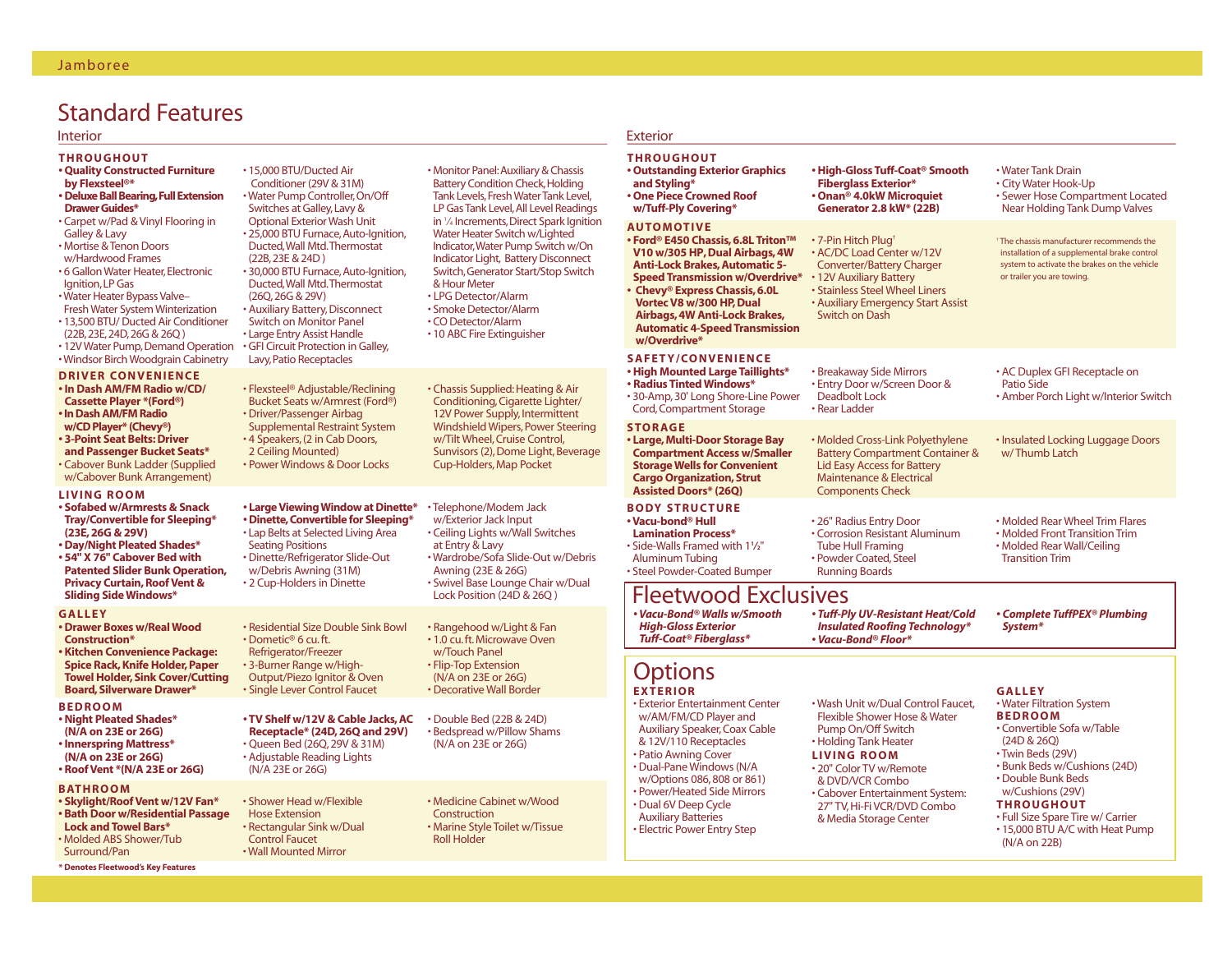### Weights and Measurements

| <b>FORD®/ CHEVY® CHASSIS</b>          | 22B        | <b>23E</b>    | <b>24D</b>    | 26G        | <b>260</b> | <b>29V</b> | 31M        |
|---------------------------------------|------------|---------------|---------------|------------|------------|------------|------------|
| <b>Engine Displacement (Liters)</b>   | N/A/6.0    | 6.8/6.0       | 6.8/6.0       | 6.8/N/A    | 6.8/N/A    | 6.8/N/A    | 6.8/N/A    |
| <b>Wheelbase (Inches)</b>             | N/A/139    | 158/159       | 158/159       | 176/N/A    | 176/N/A    | 198/N/A    | 218/N/A    |
| GVWR (lbs) <sup>1</sup>               | N/A/12,300 | 14.050/12.300 | 14.050/12.300 | 14.050/N/A | 14.050/N/A | 14,050/N/A | 14,050/N/A |
| <b>Front GAWR (lbs)<sup>2</sup></b>   | N/A/4,300  | 4,600/4,300   | 4,600/4,300   | 4.600/N/A  | 4,600/N/A  | 4.600/N/A  | 4,600/N/A  |
| Rear GAWR (lbs) <sup>2</sup>          | N/A/8,600  | 9,450/8,600   | 9,450/8,600   | 9.450/N/A  | 9.450/N/A  | 9.450/N/A  | 9.450/N/A  |
| <b>Base Weight (lbs)</b> <sup>3</sup> | N/A/9,300  | 10,119/9,806  | 9,990/9,677   | 10.900/N/A | 10.702/N/A | 10.850/N/A | 11,860/N/A |
| <b>GCWR</b> (lbs) <sup>4</sup>        | N/A/15,800 | 19.050/15.800 | 19,050/15,800 | 19,050/N/A | 19,050/N/A | 19.050/N/A | 17,550/N/A |
| <b>Hitch Rating Weight (lbs)*</b>     | N/A/3.500  | 5,000/3,500   | 5,000/3,500   | 5,000/N/A  | 5,000/N/A  | 5,000/N/A  | 3,500/N/A  |
| Tonque Weight (lbs)*                  | N/A/350    | 500/350       | 500/350       | 500/N/A    | 500/N/A    | 500/N/A    | 350/N/A    |
| <b>Fuel Capacity (gal)</b>            | N/A/35     | 55/55         | 55/55         | 55/N/A     | 55/N/A     | 55/N/A     | 55/N/A     |

#### **DIMENSIONS AND CAPACITIES**

| Overall Length <sup>5</sup> (Ford®/Chevy®)   | N/A/23' 1" | 24'0"/24'5" | 25'0"/25'5" | 27'0"/N/A | 27'0"/N/A | 30'0"/N/A | 32'1"/N/A |
|----------------------------------------------|------------|-------------|-------------|-----------|-----------|-----------|-----------|
| <b>Overall Height (with A/C)<sup>+</sup></b> | 10'9''     | 10'9''      | 10'9''      | 10'9''    | 10'9''    | 10'9''    | 11'4"     |
| Overall Width (maximum) <sup>6</sup>         | 102"       | 102"        | 102"        | 102"      | 102"      | 102"      | 102"      |
| <b>Interior Height (maximum)</b>             | 79"        | 79"         | 79"         | 79"       | 79"       | 79"       | 79"       |
| <b>Interior Width (maximum)</b>              | 96"        | 96"         | 96"         | 96"       | 96"       | 96"       | 96"       |
| <b>Fresh Water Holding Tank (gal)</b>        | 30         | 35          | 30          | 35        | 30        | 30        | 30        |
| <b>Grey Water Holding Tank (gal)</b>         | 36         | 36          | 36          | 35        | 34        | 37        | 37        |
| <b>Black Water Holding Tank (gal)</b>        | 35         | 35          | 35          | 35        | 36        | 37        | 37        |
| Appliance LPG Tank (gal) (WC) <sup>7</sup>   | 14         | 14          | 14          | 14        | 14        | 14        | 14        |
| <b>Water Heater Tank (gal)</b>               | 6          | 6           | 6           | 6         | 6         | 6         | 6         |

**Liquid Weight Reference:** Water (gal) =  $(8.3 \text{ lbs}/3.8 \text{ kg})$  Fuel (gal) =  $(6.1 \text{ lbs}/2.8 \text{ kg})$  LPG (gal) =  $(4.2 \text{ lbs}/1.9 \text{ kg})$ **Metric Conversion:** Multiply pounds x 0.453 to obtain kilograms. Multiply gallons x 3.785 to obtain liters.

### **CHASSIS FORD®/CHEVY®**

**Model:** Ford® E450/Chevy® Express **Alternator Amps:** 130 Amp/145 Amp **Engine:** 6.8L Triton™ V10/6.0L Vortec V8 **Horsepower:** 305 HP/300 HP **Torque:** 420 lb.-ft. @ 3250 RPM/360 lb.-ft. @ 4000 RPM **Transmission:** 5-Speed Automatic w/Overdrive 5R110W-Ford®/ 4-Speed Automatic w/Overdrive 4L80E-Chevy®

- 1. GVWR (Gross Vehicle Weight Rating): Means the maximum permissible loaded weight of the motor home.The GVWR is equal to or greater than the sum of the unloaded vehicle weight plus the net carrying capacity.
- 2. GAWR (Gross Axle Weight Rating): Means the maximum permissible loaded weight a specific axle is designed to carry.
- 3. Base Weight: Means the estimated weight of the motor home without fuel, options, water, cargo or passengers.
- 4. GCWR (Gross Combined Weight Rating): Means the value specified by the motor home manufacturer as the maximum allowable loaded weight of this motor home with its towed vehicle.Towing and braking capacities may differ. Refer to Fleetwood and chassis manufacturer manuals for complete information.
- 5. Length taken from front bumper to rear bumper (excludes accessories).
- 6. Excludes safety equipment and awnings.
- 7. Tank Manufacturer's listed water capacity (WC). Actual LPG capacity is 80% of water listing as required by the safety code.
- † Only if standard.
- \* The chassis manufacturer recommends the installation of a supplemental brake control system to activate the brakes on the vehicle or trailer you are towing.

#### N/A = Not Applicable

*IMPORTANT— PLEASE READ: Product information,photography and illustrations included in this publication were as accurate as possible at the time of printing.For further product information and changes, please visit our website at www.fleetwoodrv.com or contact your local Fleetwood dealer. Prices, materials, design and specifications are subject to change without notice.All weights,fuel,liquid capacities and dimensions are approximate. Fleetwood has designed its recreational vehicles to provide a variety of uses for customers. Each vehicle features optimal seating, sleeping, storage and fluid capacities.The user is responsible for selecting the proper combination of loads (i.e.occupants,equipment,fluids, cargo,etc.) to ensure that the vehicle's capacities are not exceeded.*